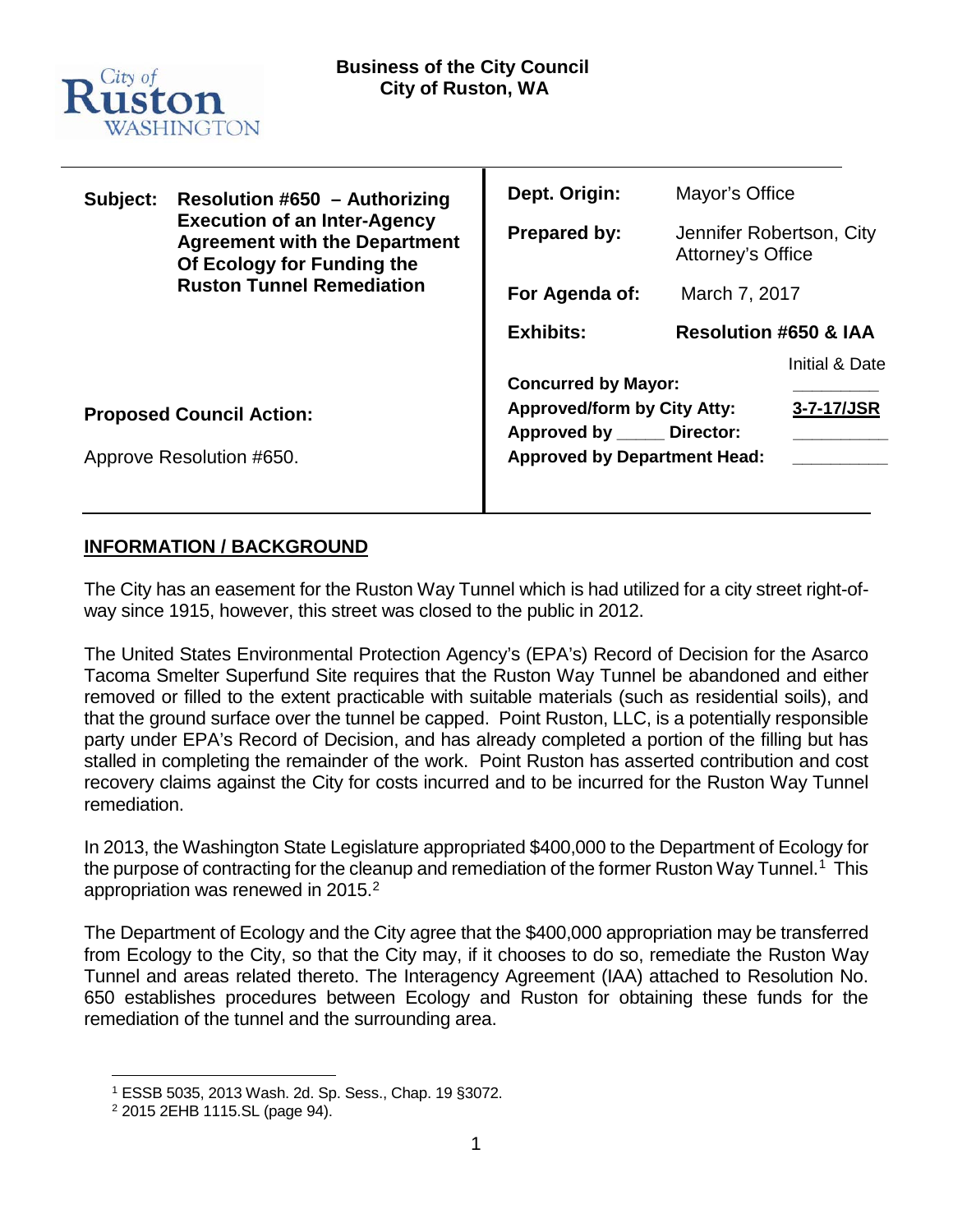There are still a couple of blanks that Ecology will fill in, such as their internal agreement number and the contacts that the City will use in providing notice and sending invoices. These will be filled in by Ecology shortly.

# **FISCAL CONSIDERATION**

If the City undertakes this remediation work, Ecology will reimburse the City for the costs up to \$400,000 provided that the work is done before the appropriation expires. The appropriation expires on June 30, 2017. Therefore, the City will need to work with the deadlines in order to ensure that the funding will not disappear prior to full cost recovery being made.

# **BOARD OR COMMITTEE RECOMMENDATION**

None.

# **RECOMMENDATION / MOTION**

Adopt Resolution #650.

MOTION: I move to adopt Resolution #650 authorizing the Mayor to execute an Inter-Agency Agreement with the Department of Ecology for funding remediation of the Ruston Way Tunnel and surrounding area.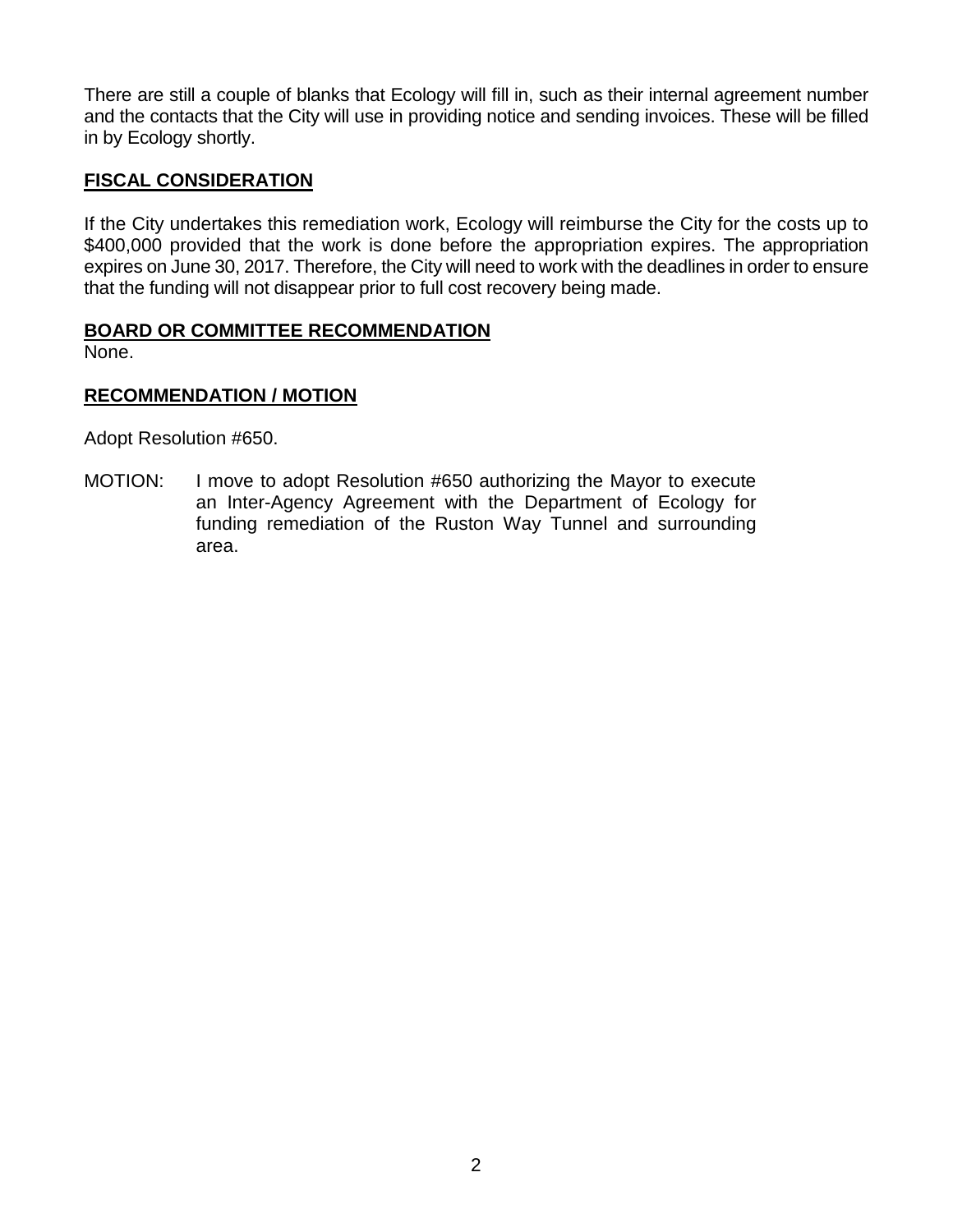#### **RESOLUTION NO. 650**

**A RESOLUTION OF THE CITY OF RUSTON, WASHINGTON, AUTHORIZING THE MAYOR TO EXECUTE AN INTER-AGENCY AGREEMENT WITH THE DEPARTMENT OF ECOLOGY FOR FUNDING OF REMEDIATION AND CLEANUP OF THE RUSTON WAY TUNNEL.**

WHEREAS, in 2013, the Washington State Legislature appropriated \$400,000 to the Department of Ecology for the purpose of contracting for the cleanup and remediation of the former Ruston Way Tunnel. ESSB 5035, 2013 Wash. 2d. Sp. Sess., Chap. 19 §3072. This appropriation was renewed in 2015 under 2015 2EHB 1115.SL (page 94); and

WHEREAS, the City has an easement for the Ruston Way Tunnel which is had utilized for a city street right-of-way since 1915; and

WHEREAS, this street was closed to the public in 2012; and

WHEREAS, the United States Environmental Protection Agency's (EPA's) Record of Decision for the Asarco Tacoma Smelter Superfund Site requires that the Ruston Way Tunnel be abandoned and either removed or filled to the extent practicable with suitable materials (such as residential soils), and that the ground surface over the tunnel be capped; and

WHEREAS, Point Ruston, LLC, is a potentially responsible party under EPA's Record of Decision, and has already completed a portion of the filling; and

WHEREAS, Point Ruston has asserted contribution and cost recovery claims against the City for costs incurred and to be incurred for the Ruston Way Tunnel remediation; and

WHEREAS, the Department of Ecology and the City agree that the \$400,000 appropriation may be transferred from Ecology to the City, so that the City may remediate the Ruston Way Tunnel and areas related thereto; and

1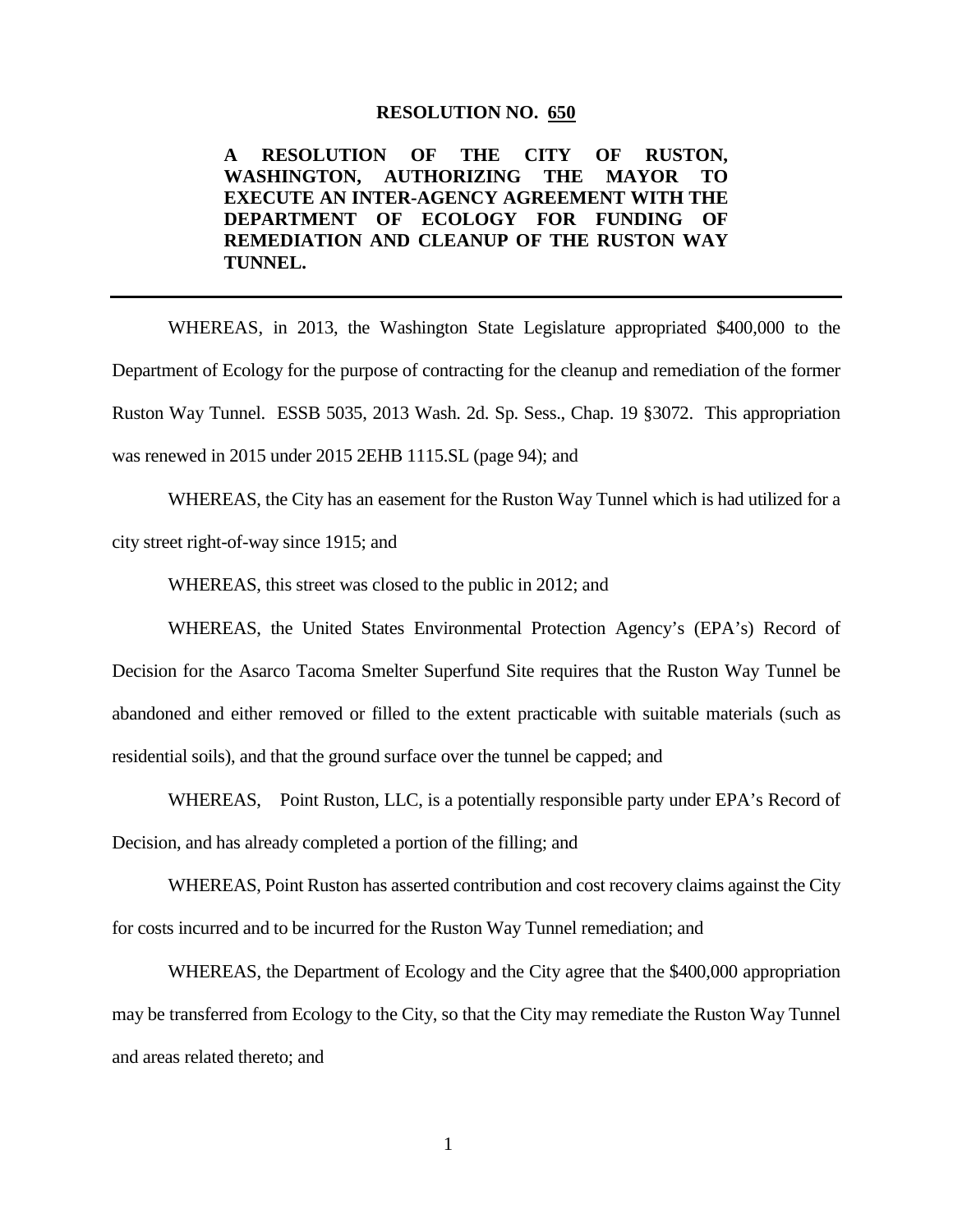WHEREAS, the City Council finds it in the best interests of Ruston to enter into the Interagency Agreement as attached hereto as Exhibit "A" and to authorize the Mayor to execute the same; **NOW, THEREFORE,** 

**THE CITY COUNCIL OF THE CITY OF RUSTON HEREBY RESOLVES AS FOLLOWS:** 

**Section 1. Agreement Authorized.** The City Council hereby authorizes the Mayor to execute the Interagency Agreement with the Department of Ecology in substantially the form attached hereto as Exhibit "A"

**Section 2. Posting on Website Required.** Pursuant to RCW 39.34.040, once this Agreement has been executed by both Ruston and Ecology, the City Clerk is directed to post a copy of this Agreement on the City's website.

RESOLVED this 7<sup>th</sup> day of March, 2017.

APPROVED:

Bruce Hopkins, Mayor

ATTEST/AUTHENTICATED:

Judy Grams, City Clerk

FILED WITH THE CITY CLERK: PASSED BY THE CITY COUNCIL: RESOLUTION NO.: 650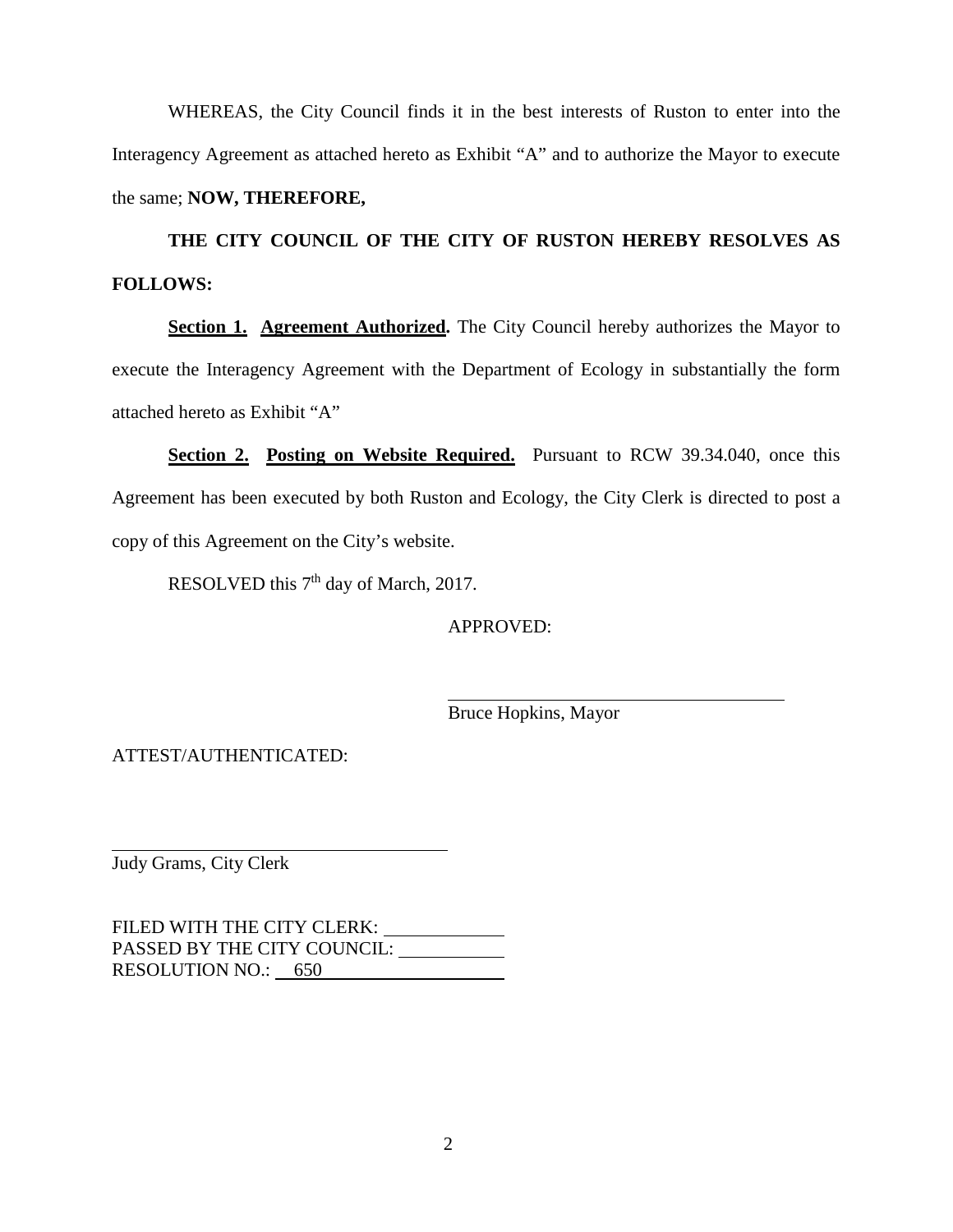# **EXHIBIT "A"**

# **INTERAGENCY AGREEMENT BETWEEN CITY OF RUSTON AND THE WASHINGTON STATE DEPARTMENT OF ECOLOGY**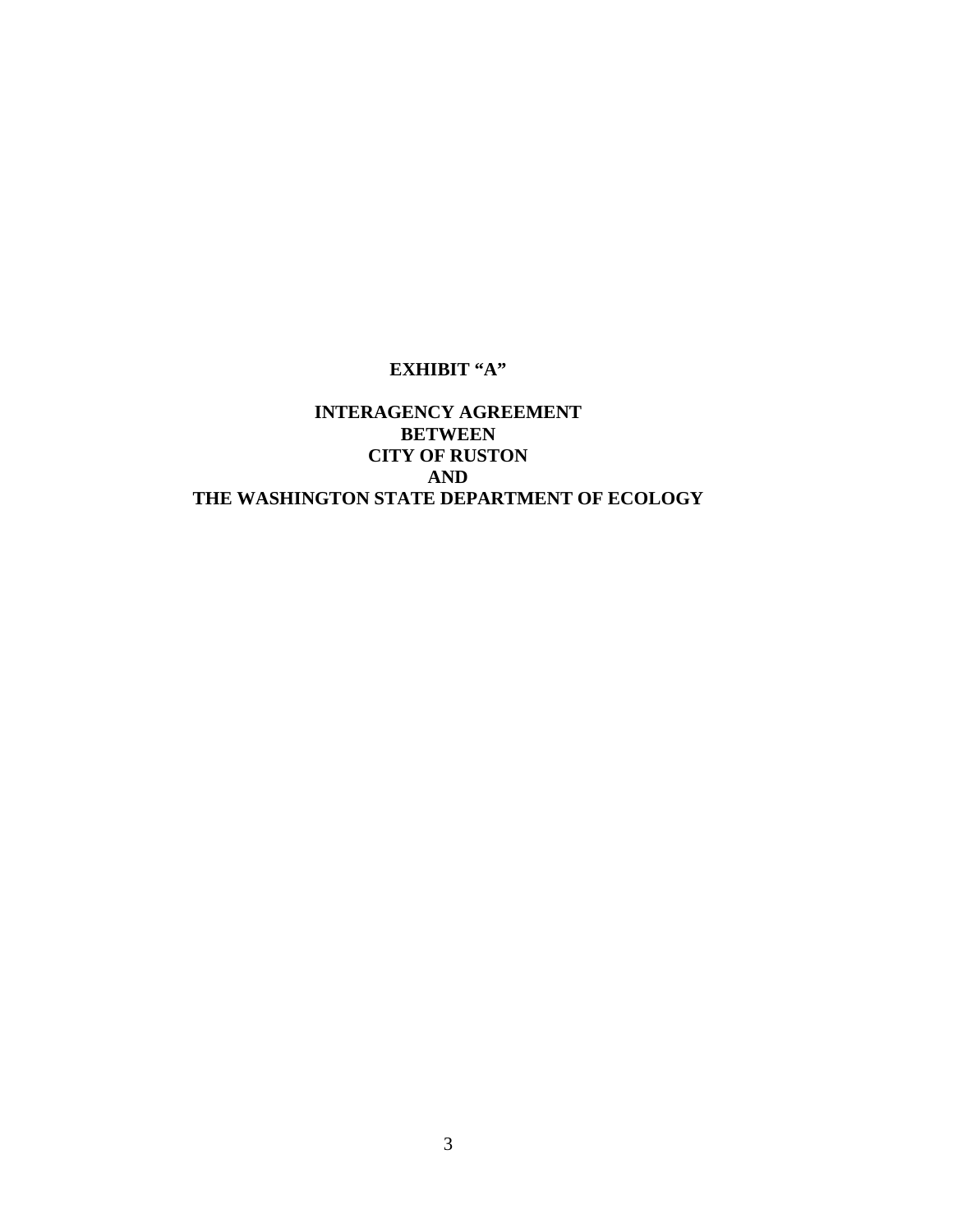

# **IAA No.**

# **INTERAGENCY AGREEMENT (IAA)**

### **BETWEEN**

### **THE STATE OF WASHINGTON, DEPARTMENT OF ECOLOGY**

# **AND**

# **CITY OF RUSTON**

**THIS INTERAGENCY AGREEMENT** is made and entered into by and between the STATE OF WASHINGTON, DEPARTMENT OF ECOLOGY, hereinafter referred to as "ECOLOGY," and the CITY OF RUSTON hereinafter referred to as the "CITY" and is issued pursuant to the authority granted by Chapter 39.34 RCW.

**IT IS THE PURPOSE OF THIS AGREEMENT** is to provide funding for the cleanup and remediation of the former Ruston Way Tunnel.

In 2013, the Washington State Legislature appropriated \$400,000 to ECOLOGY to contract for the cleanup and remediation of the former Ruston Way Tunnel. ESSB 5035, 2013 Wash. 2d. Sp. Sess., Chap. 19 §3072. This appropriation was renewed in 2015 under 2015 2EHB 1115.SL (page 94).

The CITY has an easement for the Ruston Way Tunnel which is had utilized for a city street right-ofway since 1915. This street was closed to the public in 2012.

The United States Environmental Protection Agency's (EPA's) Record of Decision for the Asarco Tacoma Smelter Superfund Site requires that the Ruston Way Tunnel be abandoned and either removed or filled to the extent practicable with suitable materials (such as residential soils), and that the ground surface over the tunnel be capped.

Point Ruston, LLC, ("Point Ruston") is a potentially responsible party under EPA's Record of Decision, and has already completed a portion of the filling.

Point Ruston has asserted contribution and cost recovery claims against the CITY for costs incurred and to be incurred for the Ruston Way Tunnel remediation.

ECOLOGY and the CITY agree that the \$400,000 appropriation may be transferred from ECOLOGY to the CITY, so that the CITY may remediate the Ruston Way Tunnel and areas related thereto .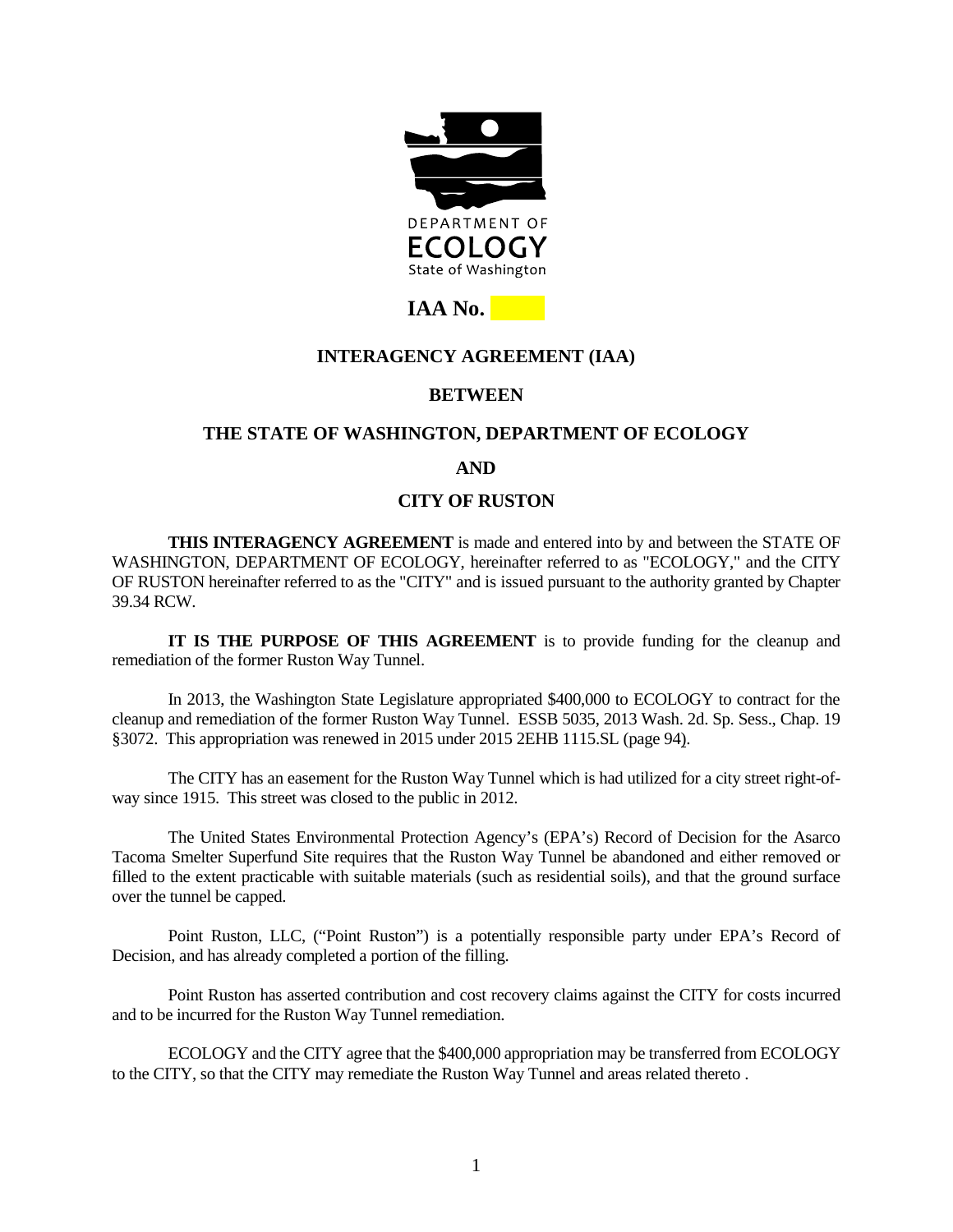### **THEREFORE, IT IS MUTUALLY AGREED THAT**:

#### **1) PAYMENT**

ECOLOGY agrees to provide the CITY up to \$400,000 in funding for the CITY to perform remediation work on the Ruston Way Tunnel, consistent with the EPA approved work plan.

"Ruston Way Tunnel Remediation" means the work defined as the Remedial Action under paragraph 17(D)(i) of the Second Amendment to Consent Decree filed October 23, 2006 in *United States v. Asarco Incorporated and Point Ruston LLC*, No. C-91-552 8-B (W.D. Wash.) ("Second Amendment"), but only with respect to the work associated with abandoning, filling, and capping the Ruston Way Tunnel per section 2.2.1 DESIGN AND CONSTRUCTION of the Final Statement of Work for Remedial Design and Remedial Action Commencement Bay Nearshore/Tideflats Superfund Site Operable Unit 02 Asarco Tacoma Smelter Facility and Slag Peninsula and Operable Unit 06 — Marine Sediments and Groundwater, Ruston and Tacoma, Washington ("SOW"), as attached to the Second Amendment.

The CITY may utilize these resources to cover costs or expenses of remediation in the CITY related to the Ruston Way Tunnel Remediation project, including the City's review, inspection, oversight and construction thereof.

When seeking payment from ECOLOGY, the CITY shall first verify, and provide documentation to Ecology demonstrating that the CITY has actually and reasonably expended the amount sought on Ruston Way Tunnel Remediation work, and that the work has received EPA's approval as complete and consistent with the requirements of the Consent Decree.

### **2) PERIOD OF AGREEMENT**

Subject to its other provisions, the period of this Agreement shall commence when fully executed, and be terminated as of the end of the biennium on June 30, 2017, unless funding is renewed or otherwise available to cover the expenses described herein, unless terminated sooner as provided herein.

#### **3) BILLING PROCEDURE**

The CITY shall submit invoices to ECOLOGY for payment. All invoices are to be delivered to the attention of at the following address: *Address to be provided here*

*[NOTE: Identify how often invoices should be submitted and to whom]*. Invoices may be submitted on a basis or at the completion of the work.

Each invoice shall reference the Agreement (IAA) number and clearly identify the items related to performance under this agreement. All expenses invoiced shall be supported with copies of invoices paid. Upon expiration of the Agreement, any claim for payment not already made shall be submitted within 30 days after the expiration date or the end of the fiscal year, whichever is earlier. Payment will be within 30 days of receipt of properly completed invoice.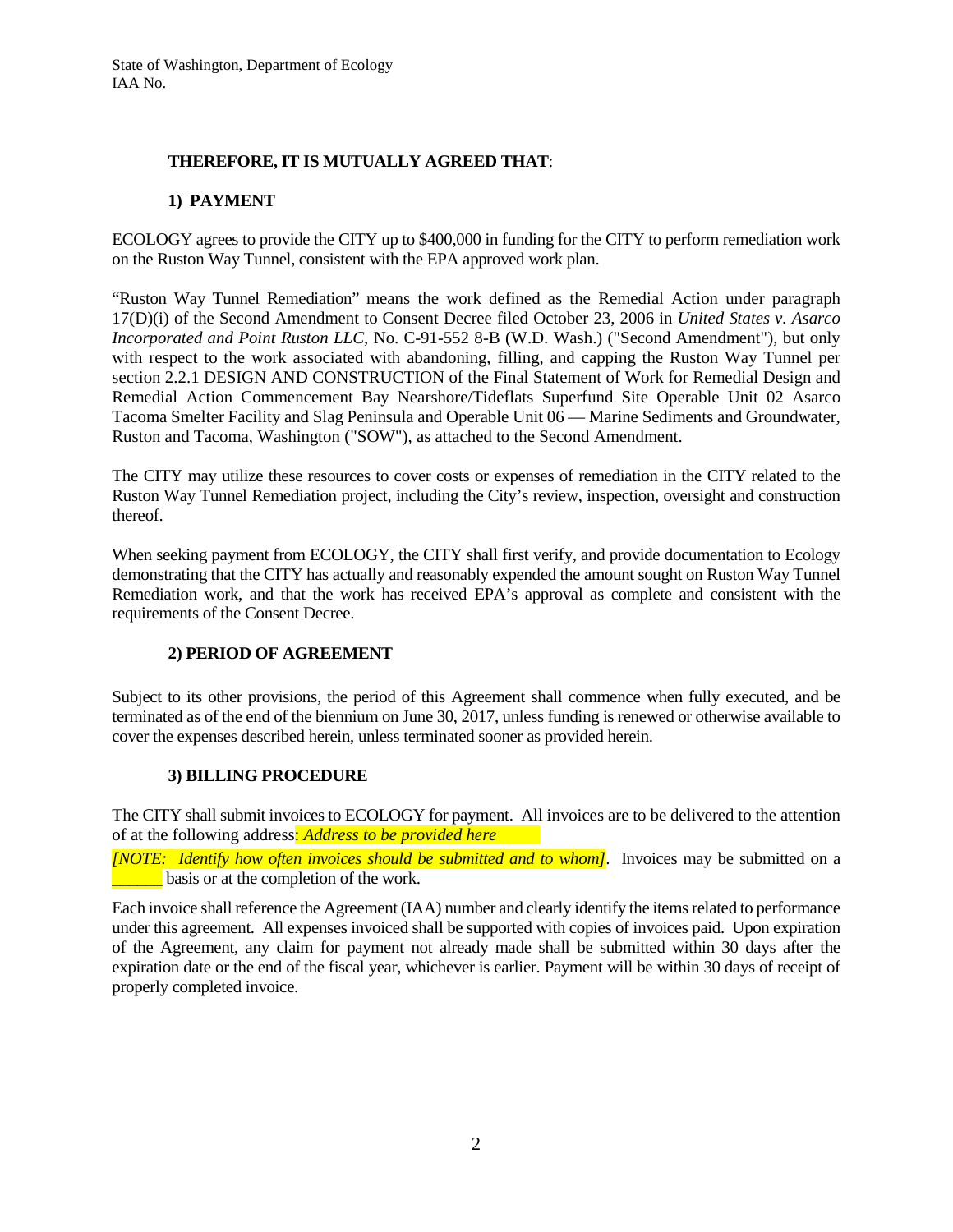Payment for approved and completed work will be issued through Washington State's Department of Enterprise Services Statewide Payee Desk. To receive payment you must register as a state-wide vendor by submitting a state-wide vendor registration form and an IRS W-9 form at website, [http://www.des.wa.gov/services/ContractingPurchasing/Business/VendorPay/Pages/default.aspx.](http://www.des.wa.gov/services/ContractingPurchasing/Business/VendorPay/Pages/default.aspx) If you have questions about the vendor registration process you can contact DES at the Payee Help Desk at (360) 407-8180 or emai[l payeehelpdesk@des.wa.gov.](mailto:payeehelpdesk@des.wa.gov)

#### **4) ALTERATIONS AND AMENDMENTS**

This Agreement may be amended by mutual agreement of the parties. Such amendments shall not be binding unless they are in writing and signed by personnel authorized to bind each of the parties.

#### **5) ASSIGNMENT**

The work to be provided under this Agreement, and any claim arising thereunder, is not assignable or delegable by either party in whole or in part, without the express prior written consent of the other party, which consent shall not be unreasonably withheld.

#### **6) DISPUTES**

In the event that a dispute arises under this Agreement, it shall be determined by a Dispute Board in the following manner: Each party to this Agreement shall appoint one member to the Dispute Board. The members so appointed shall jointly appoint an additional member to the Dispute Board. The Dispute Board shall review the facts, agreement terms, and applicable statutes and rules, and make a determination of the dispute. The determination of the Dispute Board shall be final and binding on the parties hereto. The cost of resolution will be borne by each party paying its own cost. As an alternative to this process, either of the parties may request intervention by the Governor, as provided by RCW 43.17.330, in which event the Governor's process will control.

#### **6) FUNDING**

ECOLOGY's ability to make payments is contingent on availability of funding. In the event that the appropriation is withdrawn, reduced, or limited in any way after the effective date of this Agreement and prior to completion or expiration date of the work in this agreement, ECOLOGY, at its sole discretion, may elect to terminate the agreement, in whole or part, for convenience or to renegotiate the agreement subject to new funding limitations and conditions. ECOLOGY may also elect to suspend performance of the agreement until ECOLOGY determines the funding insufficiency is resolved. Ecology may exercise any of these options with no notification restrictions, however, ECOLOGY agrees to inform the CITY of any changes to funding as soon as practicable.

#### **7) GOVERNING LAW AND VENUE**

This Agreement is entered into pursuant to and under the authority granted by the laws of the state of Washington and any applicable federal laws. The provisions of this Agreement shall be construed to conform to those laws.

This Agreement shall be construed and interpreted in accordance with the laws of the state of Washington**,** and the venue of any action brought hereunder shall be in the Superior Court for Thurston County.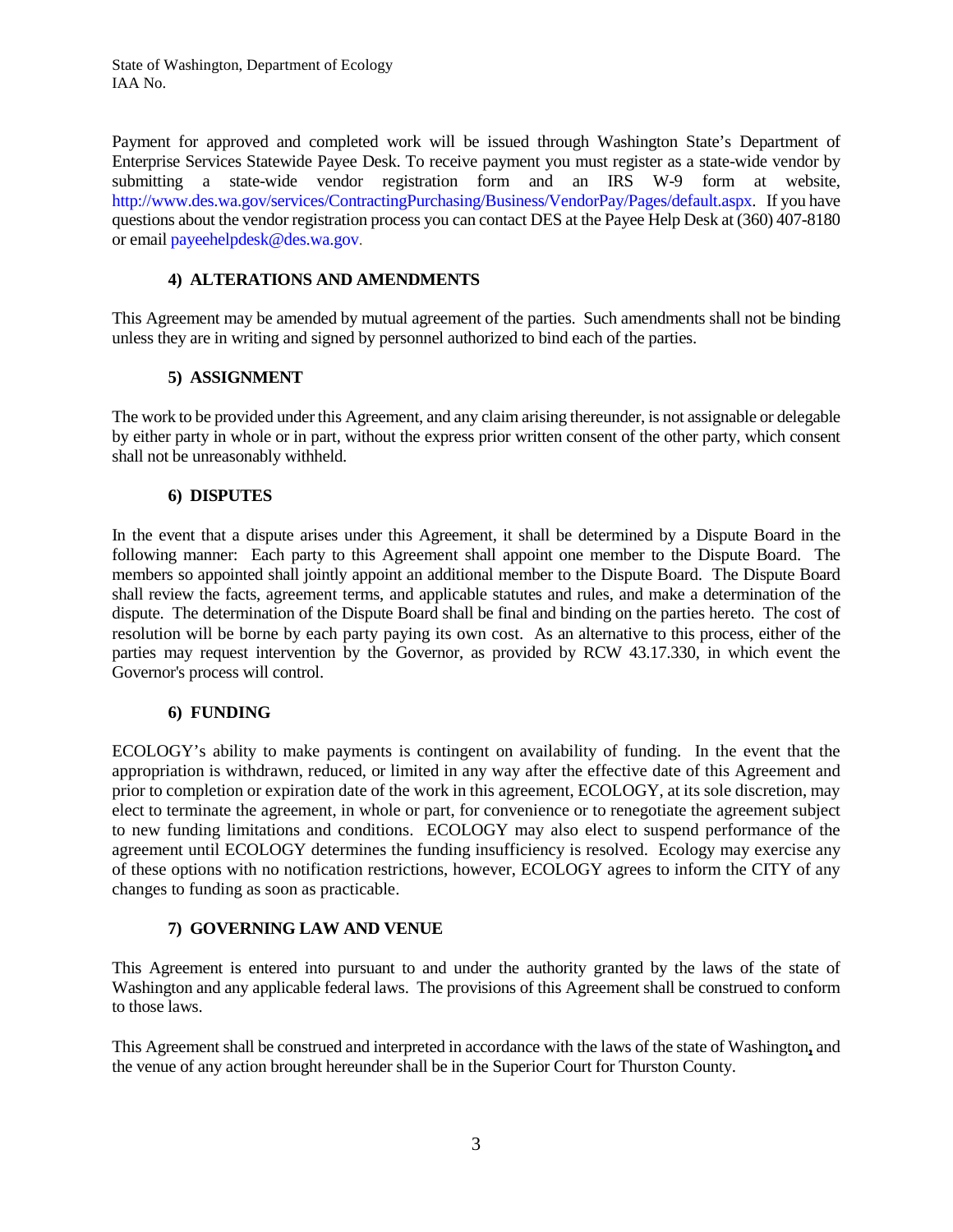#### **8) INDEPENDENT CAPACITY**

The employees or agents of each party who are engaged in the performance of this Agreement shall continue to be employees or agents of that party and shall not be considered for any purpose to be employees or agents of the other party.

### **9) ORDER OF PRECEDENCE**

In the event of an inconsistency in the terms of this Agreement, or between its terms and any applicable statute or rule, the inconsistency shall be resolved by giving precedence in the following order:

- a. Applicable federal and state of Washington statutes, regulations, and rules.
- b. Mutually agreed written amendments to this Agreement.
- c. Statement of Work and Budget.
- d. Any other provisions of the Agreement, including materials incorporated by reference.

#### **10) RECORDS MAINTENANCE**

The parties to this Agreement shall each maintain books, records, documents and other evidence that sufficiently and properly reflect all direct and indirect costs expended by either party in the performance of the service(s) described herein. These records shall be subject to inspection, review or audit by personnel of both parties, other personnel duly authorized by either party, the Office of the State Auditor, and federal officials so authorized by law. All books, records, documents, and other material relevant to this Agreement will be retained for six years after expiration and the Office of the State Auditor, federal auditors, and any persons duly authorized by the parties shall have full access and the right to examine any of these materials during this period.

Records and other documents, in any medium, furnished by one party to this agreement to the other party, will remain the property of the furnishing party, unless otherwise agreed. The receiving party will not disclose or make available this material to any third parties without first giving notice to the furnishing party and giving it a reasonable opportunity to respond. Each party will utilize reasonable security procedures and protections to assure that records and documents provided by the other party are not erroneously disclosed to third parties.

#### **11) SEVERABILITY**

If any provision of this Agreement or any provision of any document incorporated by reference shall be held invalid, such invalidity shall not affect the other provisions of this Agreement which can be given effect without the invalid provision, if such remainder conforms to the requirements of applicable law and the fundamental purpose of this agreement, and to this end the provisions of this Agreement are declared to be severable.

#### **12) TERMINATION FOR CAUSE**

If for any cause, either party does not fulfill in a timely and proper manner its obligations under this Agreement, or if either party violates any of these terms and conditions, the aggrieved party will give the other party written notice of such failure or violation. The responsible party will be given the opportunity to correct the violation or failure within 15 working days. If failure or violation is not corrected, this Agreement may be terminated immediately by written notice of the aggrieved party to the other.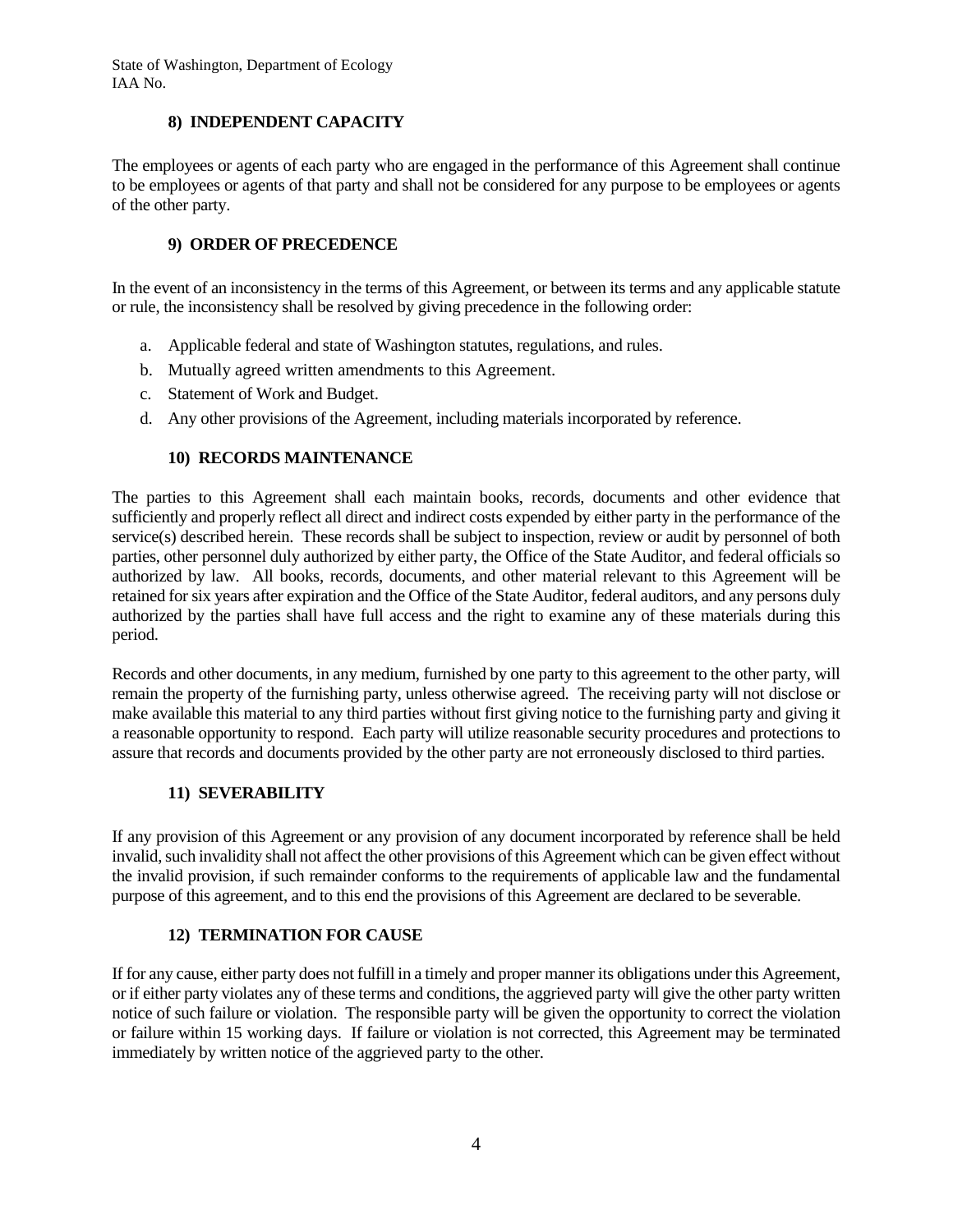#### **13) TERMINATION FOR CONVENIENCE**

Either party may terminate this Agreement upon thirty (30) days' prior written notification to the other party. If this Agreement is so terminated, the parties shall be liable only for performance rendered or costs incurred in accordance with the terms of this Agreement prior to the effective date of termination.

#### **14) WAIVER**

A failure by either party to exercise its rights under this Agreement shall not preclude that party from subsequent exercise of such rights and shall not constitute a waiver of any other rights under this Agreement unless stated to be such in a writing signed by an authorized representative of the party and attached to the original Agreement.

#### **15) AGREEMENT MANAGEMENT**

The representative for each of the parties shall be responsible for and shall be the contact person for all communications and billings regarding the performance of this Agreement.

| The ECOLOGY Representative is: | The CITY Representative is:                                                                                         |  |
|--------------------------------|---------------------------------------------------------------------------------------------------------------------|--|
| Name:<br>Address:              | Name:<br>Bruce Hopkins, Mayor<br>5117 Winnifred Street<br>Address:<br>Ruston WA 98407                               |  |
| Phone:<br>Email:<br>Fax:       | Phone:<br>$(253)$ 759-3544<br>Email:<br>bruceh@rustonwa.org<br>townclerk@rustonwa.org<br>$(253) 752 - 3754$<br>Fax: |  |
|                                |                                                                                                                     |  |

### **16) ALL WRITINGS CONTAINED HEREIN**

This Agreement contains all the terms and conditions agreed upon by the parties. No other understandings, oral or otherwise, regarding the subject matter of this Agreement shall be deemed to exist or to bind any of the parties hereto.

The signatories to this Agreement represent that they have the authority to bind their respective organizations to this Agreement.